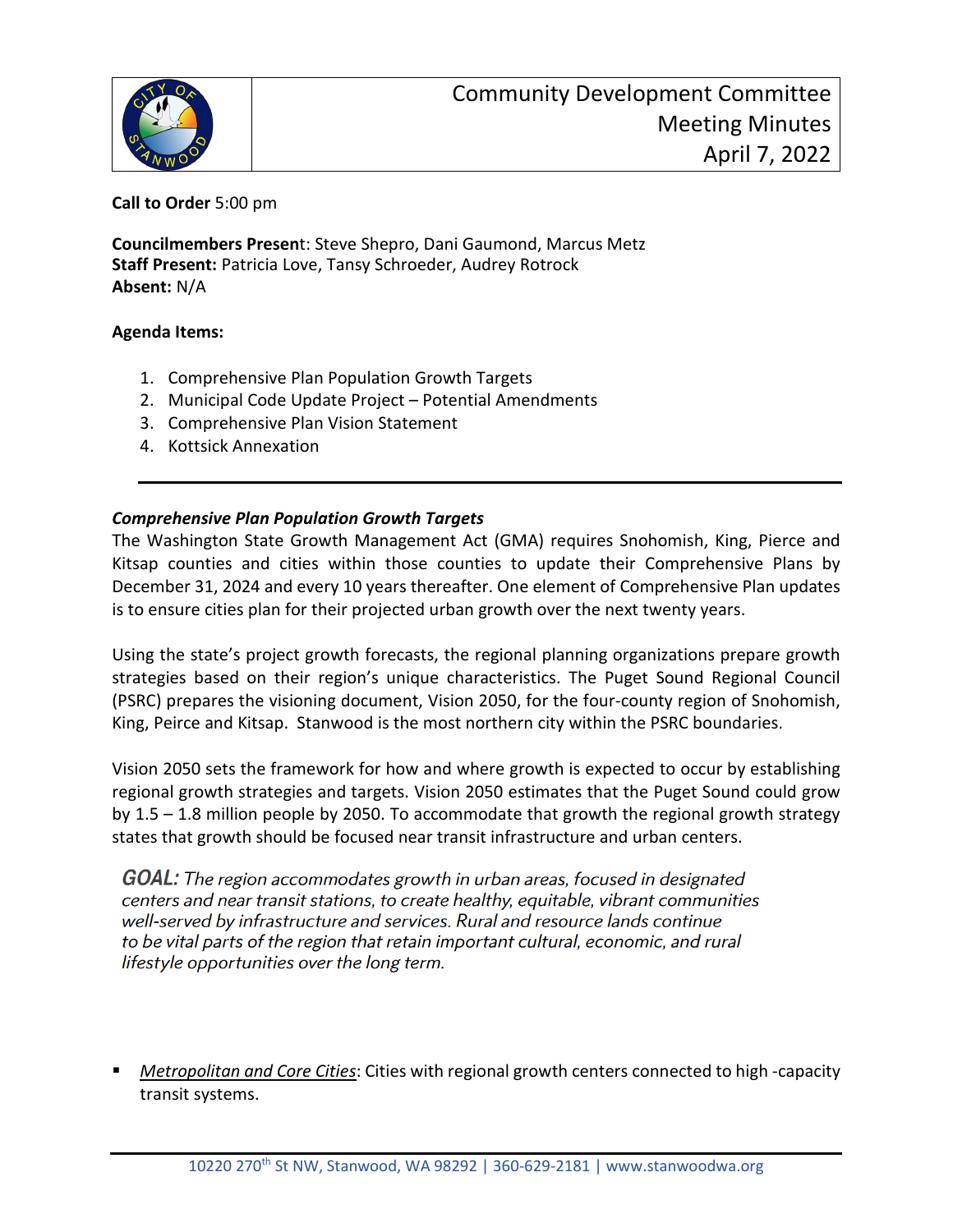

- *High-Capacity Transited Communities*: Cities and unincorporated county areas that are connected to regional high-capacity transit systems.
- *Cities and Towns*: Smaller cities and towns served by local transit. Stanwood falls into this category.
- *Urban Unincorporated Areas*: Urban areas within Counties served by transit and identified as areas for potential annexation.
- *Rural Areas and Natural Resource Lands*: Rural areas outside of urban growth areas.
- *Major Military Installations*: Hubs for both military and civilian employment and population.
- *Indian Reservation Lands*: Homelands of sovereign tribal nations.

Stanwood falls into the cities and towns category as it is not connected to the regional transit system. Vision 2050 anticipates that the Snohomish County Cities and Towns Category should grow by 9.5% in the next twenty years.

With the adoption of the regional growth strategies, each county then begins the process to determine how best to distribute the population growth among its cities and unincorporated areas. Snohomish County is expected to take nearly a quarter of the regions projected growth, approximately 424,000 people.

Stanwood's 2044 growth target is 3,258 people and the UGA's target is 290 for a total of 3,548 new residents. Of the 11% county growth that is anticipated to go into the Cities and Towns category, Stanwood and its urban growth area is anticipated to take 1.2%.

The current Comprehensive Plan includes the following 2035 growth targets:

#### *2035 Growth Target*

City: 10,116 UGA: 969 Total: 11,085

Projected new 2044 growth:

## *2044 Growth Target*

City: 10,963 UGA: 432 Total: 11,395

*Difference: 310*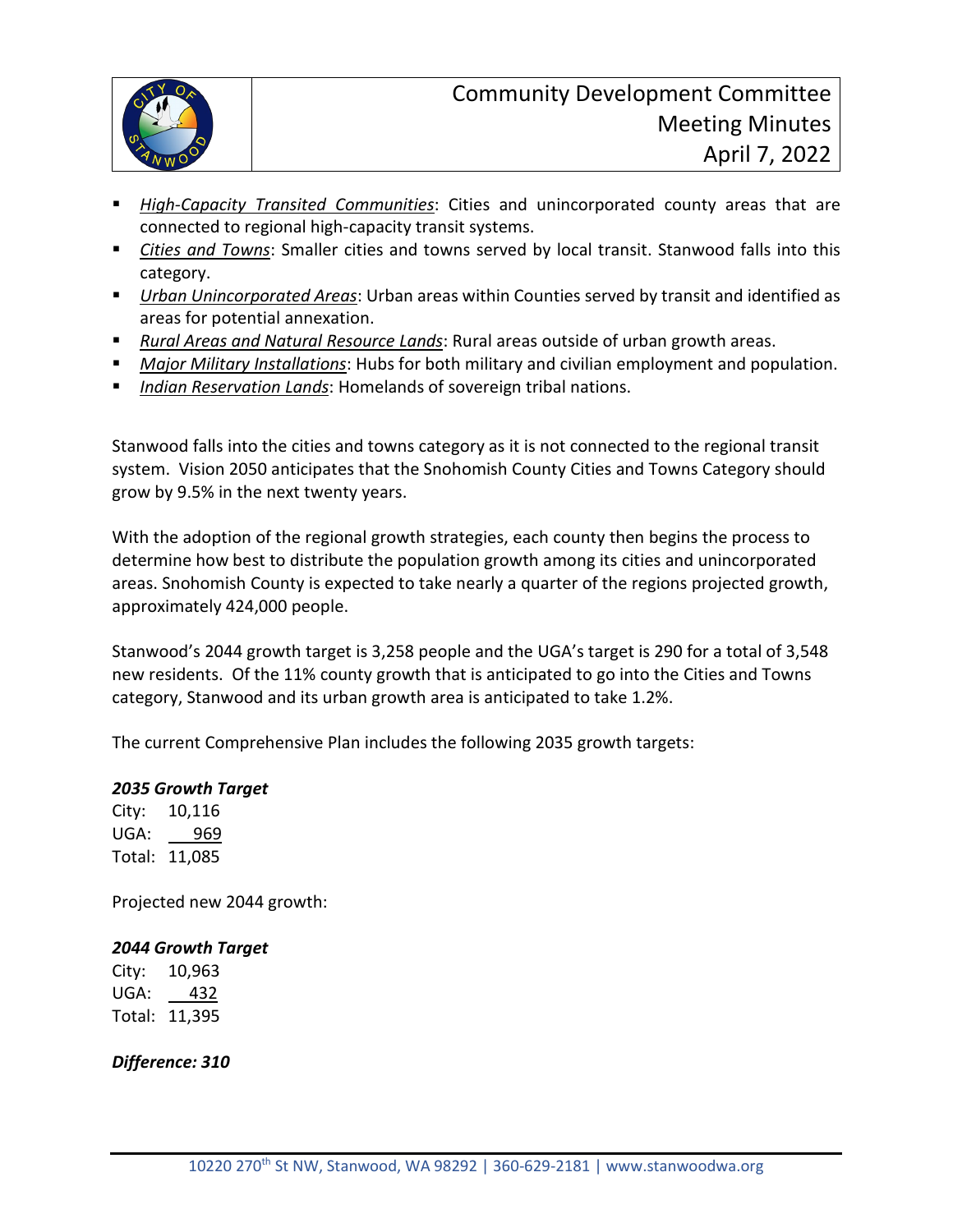

The City needs to plan for an additional 310 new residents through the Comprehensive Plan Update process.

Applying a similar approach to the population growth targets, the city also needs to plan for employment growth. The following charges show the assigned employment growth to the City of Stanwood.

Stanwood's 2044 employment target is 5,073 jobs and the UGA's target is 726 for a total of 5799 new jobs. Of the 7.7% county growth that is anticipated to go into the Cities and Towns category, Stanwood and its urban growth area is anticipated to take 1.0%.

The current Comprehensive Plan includes the following 2035 growth targets:

### *2035 Employment Target*

City: 4,688 UGA: 1,035 Total: 5,723

Projected new 2044 growth:

#### *2044 Employment Target*

City: 5,073 UGA: 726 Total: 5,799

## *Difference: 76*

The City needs to plan for an additional 76 new jobs through the Comprehensive Plan Update process. Next steps include evaluating the city's land uses against these new targets to determine needed capacity and types of land use needed to accommodate the expected growth.

After reviewing the Growth Targets presented, the Committee agreed that the goals are reasonable and achievable.

## *Municipal Code Update Project – Potential Amendments*

The last comprehensive update to the Stanwood Municipal Code occurred in 1968. As the City has grown and development has increased over the years, so has the need for updated regulations. Fifty years of amendments has resulted in inconsistencies, conflicts and outdated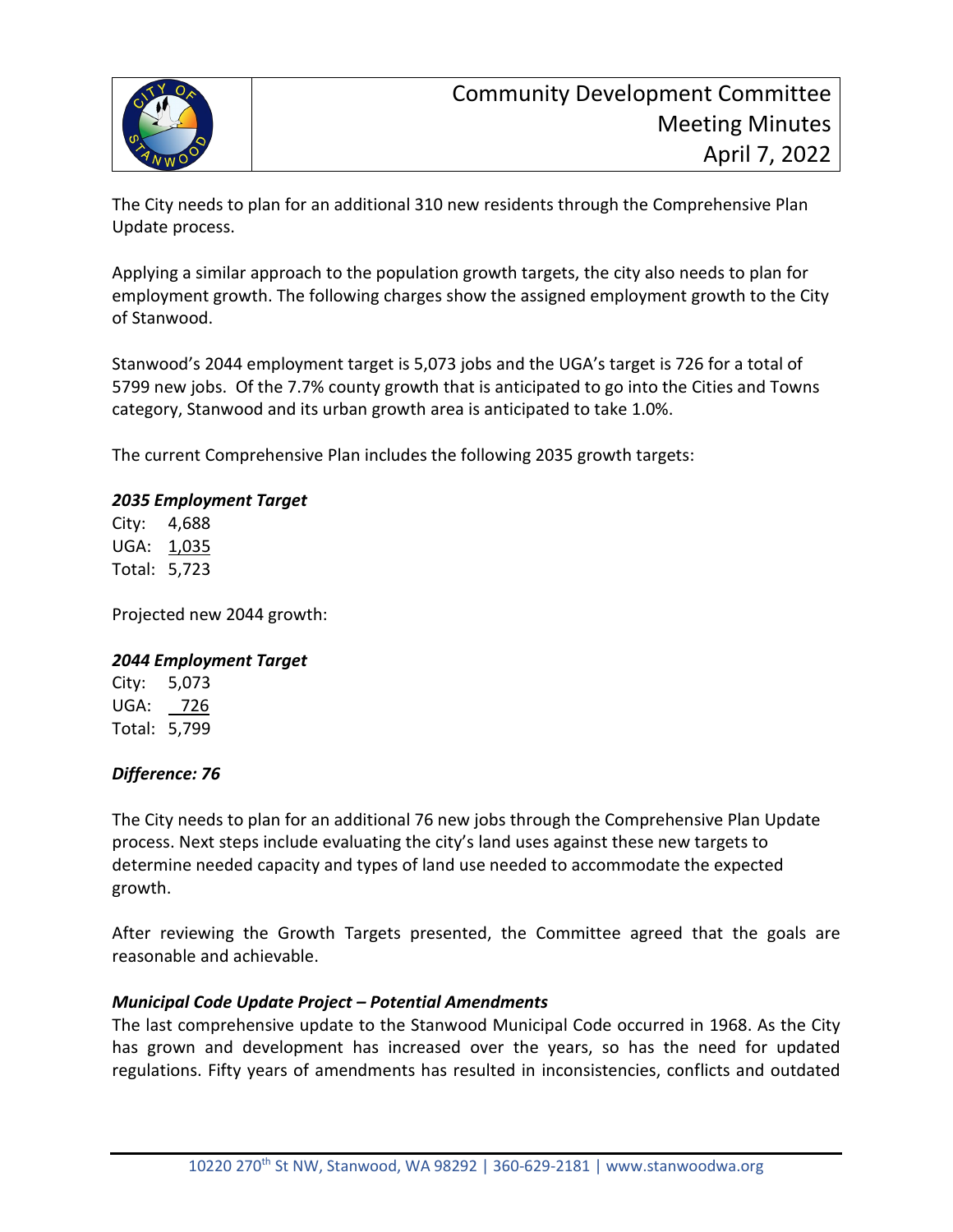

regulations. The City desires to adopt a modernized Municipal Code that reflects the character of Stanwood and meets the current needs of the community.

The new code should reflect best practices with respect to the content and administration of the code. The update needs to be user friendly for staff, property owners and developers by 1) removing legalese and jargon unfamiliar to the lay person, 2) improving clarity and overall functionality, and 3) reflect regulatory best practices. It is also envisioned that the update will include tables and illustrations whenever possible to help convey concepts. Lastly, the updated code must be consistent with current case, state and federal laws. The following principals have been drafted to guide the update process.

- **Figuar** Focus on improving the code to eliminate deficient, outdated, overly or unnecessarily complex codes that inhibit development.
- **Make the code internally consistent between Titles and Chapters.**
- Create a user-friendly code that is easy to administer by staff and easily understood by developers and the community.
- Use plain, easily understood language in describing requirements and procedures.
- **If I** Identify existing development regulations that need to be revised or updated to be consistent with the Comprehensive Plan.
- Standards and regulations should reflect current needs and desires of the community.
- **Ensure compatibility with current state and federal law.**
- Evaluate the code for regulatory gaps.
- **Eliminate "repealed" or "deleted" titles, chapters, or sections.**
- **•** Apply form-based concepts and development flexibility where appropriate.
- **Insert tables, graphics and/or illustrations wherever necessary to convey concepts.**

After reviewing the anticipated amendments, the Committee had the following comments:

| Title 5:                     | Review against current state law and city practices. Add clarity to                                                                                                                                                                                                           |
|------------------------------|-------------------------------------------------------------------------------------------------------------------------------------------------------------------------------------------------------------------------------------------------------------------------------|
| <b>Business Licenses and</b> | address when a business license is needed or not. Update the                                                                                                                                                                                                                  |
| <b>Regulations</b>           | taxicab business license requirements as they are out of date.                                                                                                                                                                                                                |
|                              | Consider amendments to ban or limit the use of fireworks within<br>the city limits. The Special Events Chapter needs a complete update.<br>Look at business license requirements for rideshare businesses<br>(uber / lyft) and food delivery services (doordash / uber eats). |

• Instead of a ban on fireworks, schedule specific days when fireworks will be allowed. Consider a City of Stanwood fireworks display on the 4<sup>th</sup> of July. Fireworks can be a topic for the Economic Development Board to discuss and involve the community and local business to sponsor a firework display.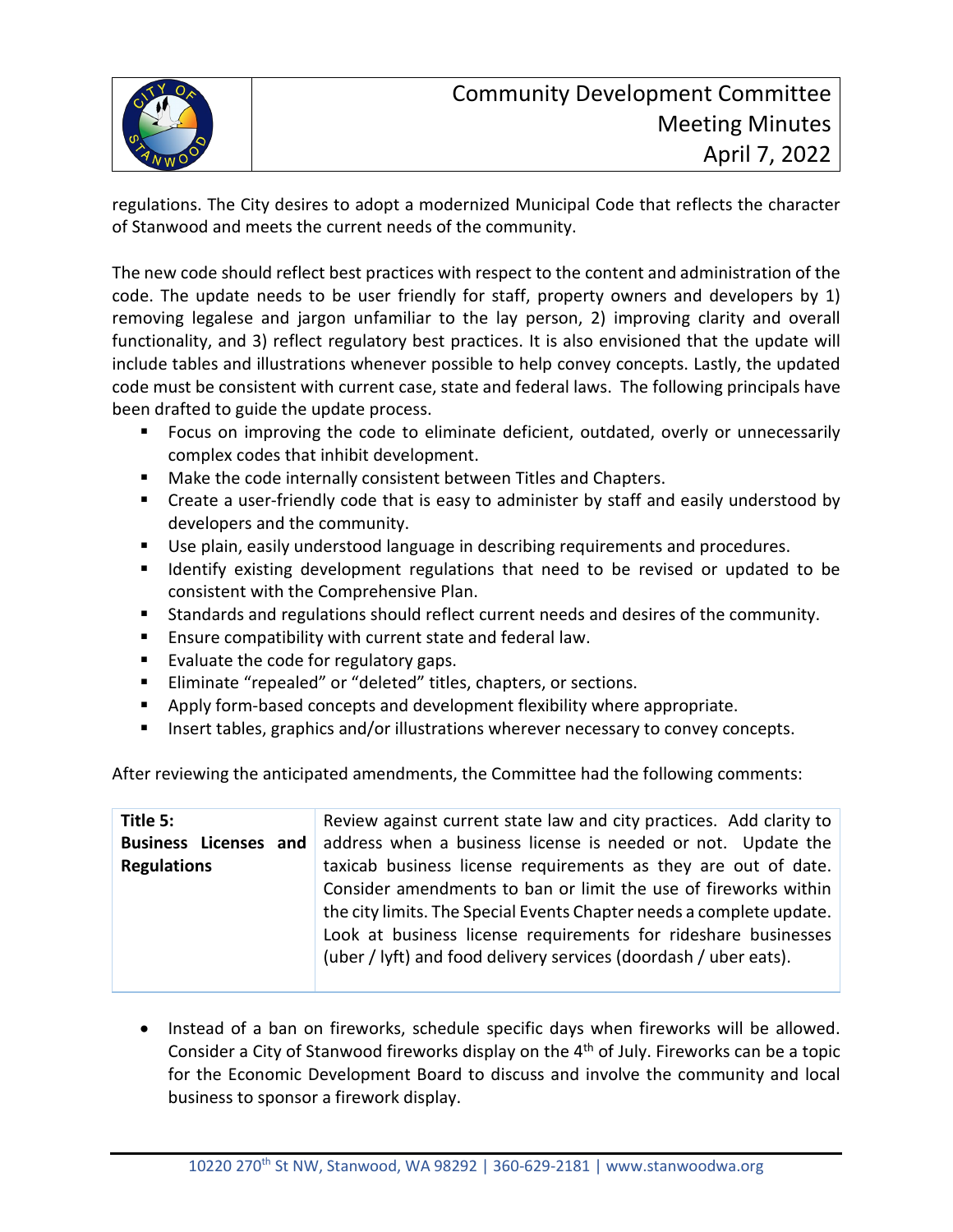

| <b>Title 17:</b><br>Zoning | Modernize the zoning code so that it is easy to read and interpret by the<br>general public. Ensure consistency throughout entire Title.                                                                                                                                                                                                                                                                                                                                                                                                    |
|----------------------------|---------------------------------------------------------------------------------------------------------------------------------------------------------------------------------------------------------------------------------------------------------------------------------------------------------------------------------------------------------------------------------------------------------------------------------------------------------------------------------------------------------------------------------------------|
|                            | Add development standards flexibility to preserve existing buildings and<br>implement the downtown master plan. Sections needing particular<br>attention include density standards, bulk standards for buildings versus<br>lot development, critical areas, infill development standards, reasonable<br>use measures, sign code, non-conforming standards, daycares, and<br>parking standards. The permitted uses and permit process has just<br>recently been updated; all code revisions should be made consistent with<br>these updates. |
|                            | Evaluate the zoning code for barriers to development and suggest<br>amendment options.                                                                                                                                                                                                                                                                                                                                                                                                                                                      |
|                            | Other specific zoning issues that need review include:                                                                                                                                                                                                                                                                                                                                                                                                                                                                                      |
|                            | Address use of shipping containers as storage sheds - both<br>٠<br>residential and commercial                                                                                                                                                                                                                                                                                                                                                                                                                                               |
|                            |                                                                                                                                                                                                                                                                                                                                                                                                                                                                                                                                             |
|                            | Multicomplex and off-site signs<br>٠                                                                                                                                                                                                                                                                                                                                                                                                                                                                                                        |
|                            | Fence materials - no barbwire                                                                                                                                                                                                                                                                                                                                                                                                                                                                                                               |
|                            | Day Care Centers in residential zones<br>٠                                                                                                                                                                                                                                                                                                                                                                                                                                                                                                  |
|                            | Impact fees: Level of Service Standards, adjustment rate,<br>٠<br>exemptions, and clarify impact fee exemptions (existing lots prior<br>to July 1, 1969)                                                                                                                                                                                                                                                                                                                                                                                    |
|                            | Re do the nonconforming use standards; make clear differences<br>٠                                                                                                                                                                                                                                                                                                                                                                                                                                                                          |
|                            | between nonconforming uses, lots, and structures                                                                                                                                                                                                                                                                                                                                                                                                                                                                                            |
|                            | Evaluate the home occupation standards                                                                                                                                                                                                                                                                                                                                                                                                                                                                                                      |
|                            | Provide density transfers for critical areas / subdivisions / PRDS<br>٠                                                                                                                                                                                                                                                                                                                                                                                                                                                                     |
|                            | Floodplain regulations $-1'$ above base flood elevations for<br>٠                                                                                                                                                                                                                                                                                                                                                                                                                                                                           |
|                            | mobile homes and mobile home parks                                                                                                                                                                                                                                                                                                                                                                                                                                                                                                          |
|                            | Long term parking lots (airport or training parking)                                                                                                                                                                                                                                                                                                                                                                                                                                                                                        |
|                            | Update the submittal checklists to be consistent with new review<br>٠<br>process                                                                                                                                                                                                                                                                                                                                                                                                                                                            |
|                            |                                                                                                                                                                                                                                                                                                                                                                                                                                                                                                                                             |

- The Committee would like to see Accessory Dwelling Units (ADUs) considered in "Infill Development Standards" to cover the "missing middle".
- Commercial Daycares in residential zones should be considered since it is a need of the community. Mitigation measures will need to be considered in order to reduce the impact of daycares in residential neighborhoods.
- Consider design standards for future development of Viking Village to include Viking style architecture.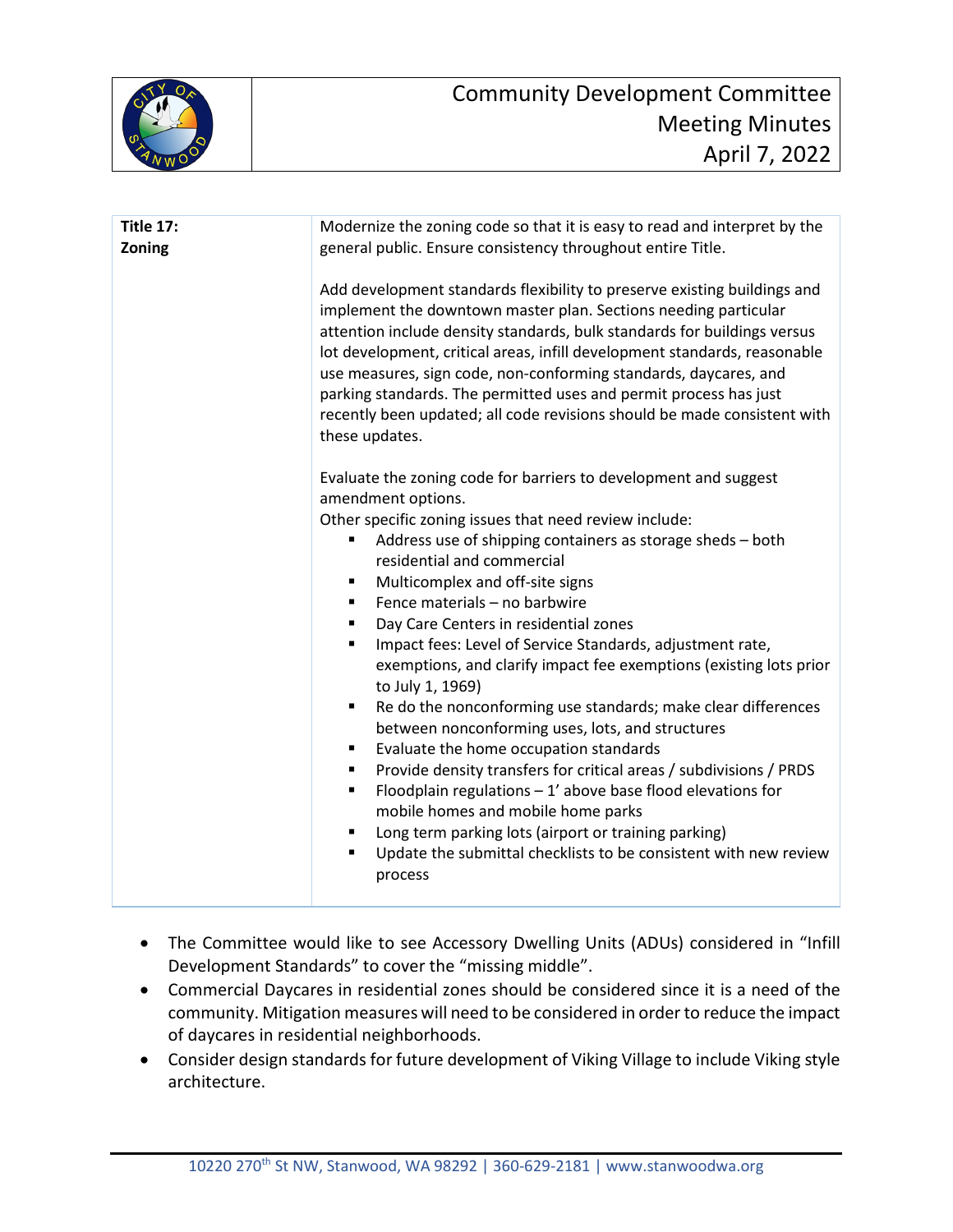

# *Comprehensive Plan – Vision Statement*

One of the first steps in drafting a Comprehensive Plan is preparing a clear vision statement. This statement should be descriptive, yet concise, focusing on the values of the community. All other goals and polices are then built upon the guidance of the vision statement. Effective vision statements include three parts: Vision Statement, Mission of the Organization, and List of Core Values.

### **2024 Draft Vision Statement:**

Promote the City of *historic downtown* Stanwood as the commercial and cultural center *heart* of the Greater Stanwood/Camano region by preserving its distinctive small-town character while strategically planning for future growth and economic development opportunities *of the entire City*.

### **Mission:**

The Mission of the City of Stanwood is to create and maintain a community where people can live, work and play in an environment that is safe, vibrant and aesthetically pleasing. Stanwood: is inclusive of everyone, includes the community in its decision-making process; ensures a thriving local economy, provides transparent government, and is responsive to the needs of the community.

#### **Values:**

The following core values represent the desires of the community and provides a common basis for developing and implementing the City's 2024 Comprehensive Plan:

# Sense of Community: Retain the City's small-town rural character and identity at all costs. *Retain the City's strong sense of community by fostering a family friendly culture that protects the areas natural beauty, celebrates its rural roots, promotes local businesses, and provides spaces for families to work and play.*

Livability: Continue to make Stanwood a desirable place to live by investing in the historic downtown, new uptown commercial areas and residential neighborhoods to create an aesthetically pleasing community.

Mobility: Stanwood should provide for all forms of multi-modal transportation, including includes trails, sidewalks, bike lanes, transit and private vehicles.

Growth: Manage growth to avoid suburban sprawl *and expansion of the City's urban growth*  **boundaries** while protecting ensuring new development conforms to the city's small-town community character.